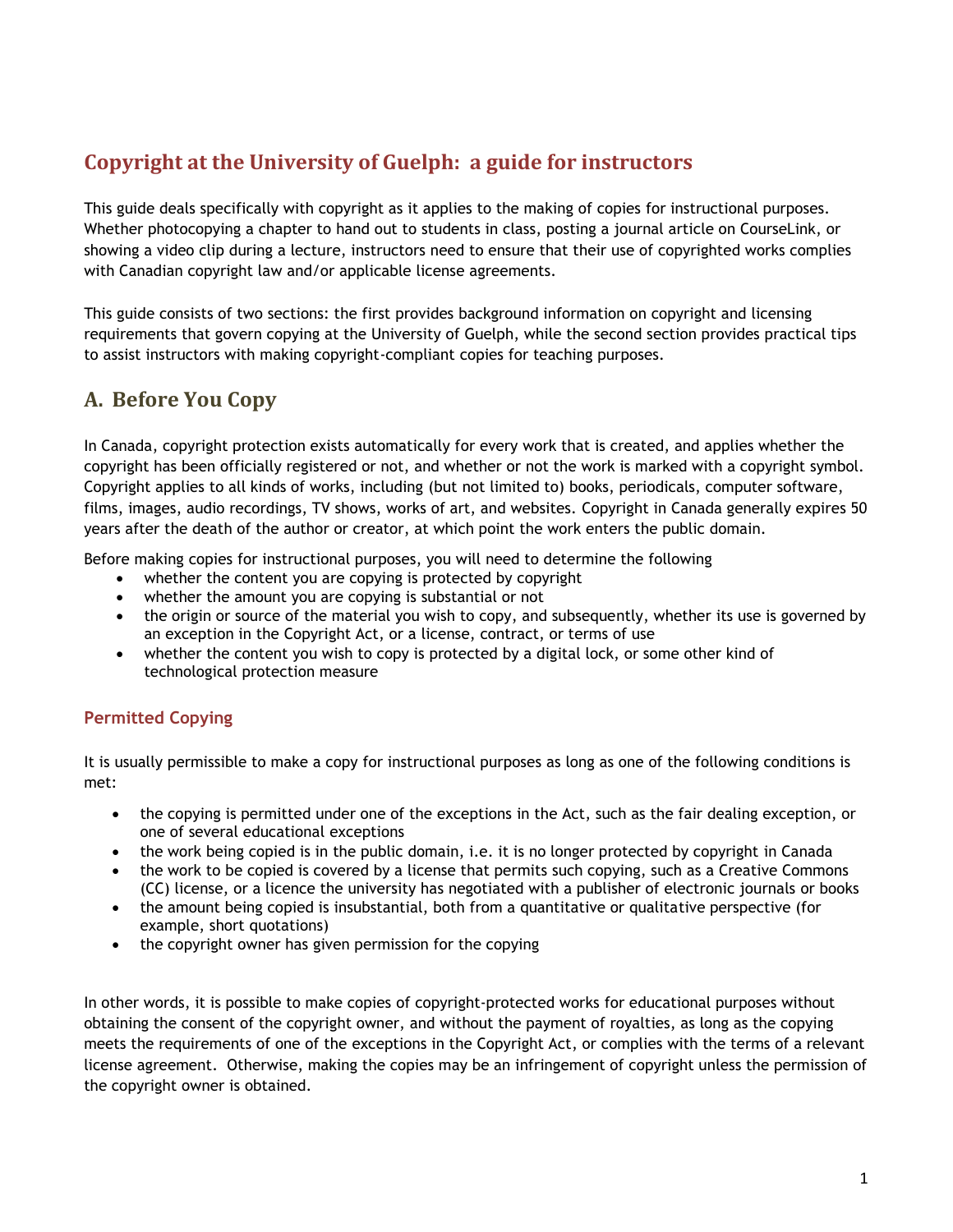*Note, however, that if the work to be copied is protected by a technological protection measure (digital lock) that restricts access to the work, the Copyright Act prohibits its removal, even if the making of the copy would otherwise be permitted. Removing a digital lock is considered an infringement.* 

*It may be necessary to obtain permission from the copyright owner before making a copy from a work protected by a digital lock.*

# **Canada's Copyright Act and the Fair Dealing Exception**

The fair dealing exception in the Copyright Act permits copying, within limits, for the purposes of research, private study, education, parody or satire, as well as for criticism, review or news reporting, with appropriate attribution [29, 29.1 and 29.2].

As a guide to determining what may be legally copied under this exception, Universities Canada has developed a [Fair Dealing Policy for Universities,](http://www.lib.uoguelph.ca/sites/default/files/fair_dealing_policy_0.pdf) which reflects recent legislative changes as well as established best practices in the post-secondary sector.

Deciding whether making a copy meets the requirements for fair dealing involves a two-step test:

- **1. Determining whether the copy is for one of the allowable fair dealing purposes outlined in the Act.** The use of copyright protected works for educational purposes passes this test.
- 2. **Assessing whether the copying itself is fair, based on a six-factor test set out by the Supreme Court.**

The guidelines below, also outlined in the [Fair Dealing Policy for Universities](http://www.lib.uoguelph.ca/sites/default/files/fair_dealing_policy_0.pdf), provide guidance in assessing

the amount and type of copying that will meet the Supreme Court's criteria.

*For additional information on the application of the fair dealing exception, try the [Fair Dealing Tool,](https://www.uoguelph.ca/fairdealing/) which is a web based application created at the University of Guelph to assist instructors and students with determining whether their copying is fair dealing.*

## **Guidelines for copying under the Fair Dealing Policy**

Instructors may copy and communicate, in paper or electronic form, short excerpts of copyright-protected works, and may provide a copy to each student enrolled in a class or course:

- a. as a class handout
- b. as a posting to a learning or course management system that is password protected or otherwise restricted to students of the institution
- c. as part of a course pack, provided certain conditions are met

The definition of a short excerpt is: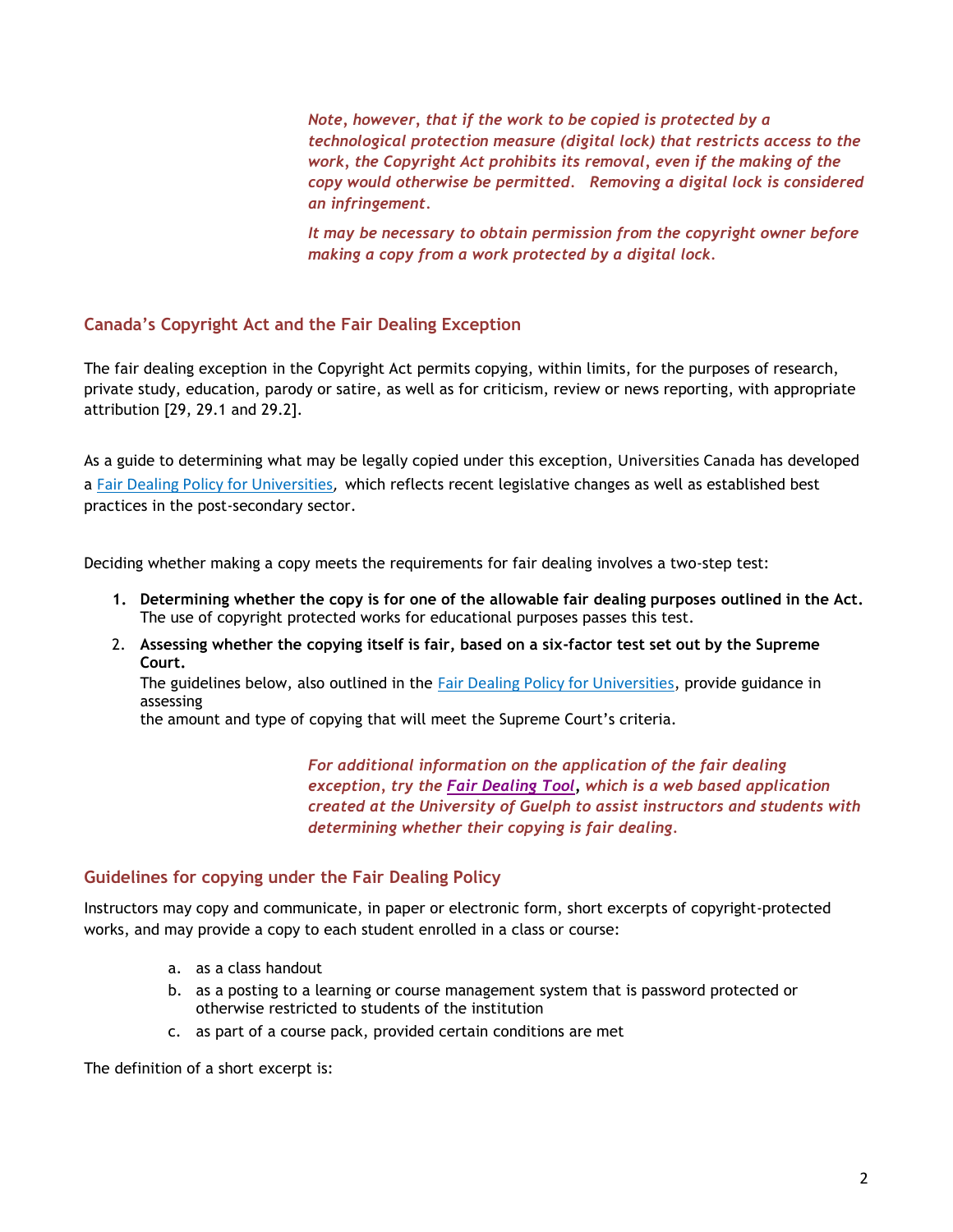- up to 10% of a copyright-protected work (including a literary work, musical score, sound recording, and an audiovisual work)
- one chapter from a book
- a single article from a periodical
- an entire artistic work (including a painting, print, photograph, diagram, drawing, map, chart, and plan) from a copyright-protected work containing other artistic works
- an entire newspaper article or page
- an entire single poem or musical score from a copyright-protected work containing other poems or musical scores
- an entire entry from an encyclopedia, annotated bibliography, dictionary or similar reference work

Some important limitations:

- In each case, above, no more of the work can be copied than is required in order to achieve the allowable purpose.
- Copying or communicating short excerpts from a copyright-protected work under fair dealing for the purpose of news reporting, criticism or review should mention the source and, if given in the source, the name of the author or creator of the work.
- Copying or communicating multiple short excerpts from the same copyright-protected work, with the intention of copying or communicating substantially the entire work, is prohibited.
- Copying short excerpts for inclusion in print course packs is only permitted if the copies are made by University of Guelph staff, and no third party is involved in the production of the course pack.

Copying or communicating that exceeds the limits outlined above may be referred to Heather Martin, Copyright Officer, ext. 54701 or [fairdealing@uoguelph.ca](mailto:fairdealing@uoguelph.ca) for evaluation. An assessment of whether the proposed copying or communication is permitted under fair dealing will be made, based on all relevant circumstances.

> *It is important to note that fair dealing is the "go to" exception in the Copyright Act and is available for anyone to use when making copies, provided that its legal requirements are met.*

*There is no need to look to other more specific exceptions in the Act if the copying in question meets the statutory requirements for fair dealing.*

## **Other exceptions in the Copyright Act that enable copying for educational purposes**

There are several additional exceptions in the Copyright Act that enable copying for educational purposes. Note that these exceptions are in addition to fair dealing, are more specific than fair dealing, and may have more restrictions or limitations than fair dealing. **It may be possible to use them in situations when fair dealing may not apply.**

**Display for Educational Purposes:** an exception that permits instructors to make copies for display to students in a classroom setting, provided the work being copied is not commercially available in an appropriate medium for the purpose [29.4 (1), (3)]. This exception was updated in 2012 to reflect current technologies, and now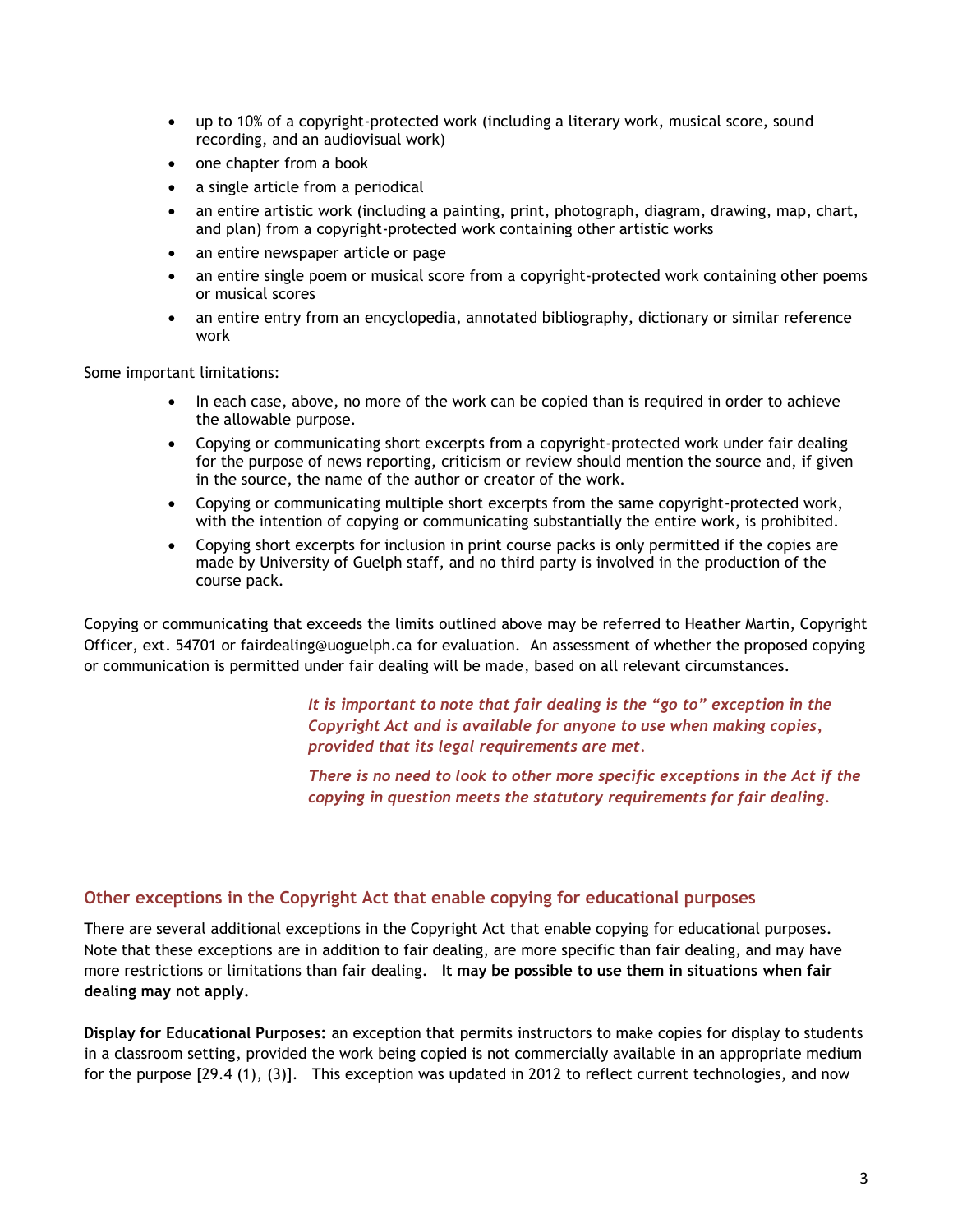allows for the reproduction and display of materials in any format. Note that this exception does not extend to displaying content within a course management system such as CourseLink.

**Examinations:** an exception permitting works to be copied or performed for use by students in a test or exam taking place on the premises of an educational institution. The work being copied must not be available for purchase in an appropriate medium for the purpose [29.4 (2), (3)].

**Publicly Available Internet Materials:** an exception permitting copies of publicly available internet content to be made and communicated to students for the purpose of education, provided the material contains no statement to the contrary and is not protected by a digital lock [30.04].

**Performances:** an exception permitting live performances, or the playing of a sound recording, film or video in the classroom, provided the work is not an infringing copy and is legally obtained [29.5].

**Non-Commercial User Generated Content**: (also known as the "mash-up" or "YouTube" exception) - an exception allowing individuals to copy published works in order to create new works for non-commercial purposes, subject to specific conditions [29.21].

**Online Lessons:** a provision that allows for copying for the purpose of distance education, but with significant restrictions, including the destruction of the lessons once the course is over [30.01].

**News Broadcasts:** an exception allowing a single copy of a news program or news commentary (excluding documentaries) to be made for the purpose of showing to students for educational purposes [29.6].

**Perceptual Disabilities:** a provision permitting copies of works, or sound recordings (but not film or video) to be made by, or on behalf of, a person with a perceptual disability [32].

# **B. Ready to Copy?**

The following guide provides practical advice for ensuring that that the use of copyrighted works in teaching complies with Canadian copyright law and/or applicable license agreements. Each section outlines the options available to instructors when making copies in print, electronic, and media formats for the purpose of sharing with or distributing to students in classes they teach at the University of Guelph.

## **Electronic Copies**

#### **Displaying electronic copies in class, or for tests and exams**

Making copies to display in class or during tests or exams on the premises of the university, via a computer screen or any other device, is permitted as long as the works copied are not already available for purchase in a medium appropriate for the purpose. See also **Using Content from the Internet**, below.

#### **Placing materials on electronic reserves.**

Content from books, journals, multimedia and other resources may be placed on electronic reserves under the fair dealing exception in the Copyright Act, or linked to via library-licensed databases. Course Reserve staff will, when necessary, obtain permission from the copyright owner for any materials submitted, as well as pay any copyright fees. Course content may be submitted to the Library'[s Course Reserve system,](https://ares.lib.uoguelph.ca/ares/)  [Ares,](https://ares.lib.uoguelph.ca/ares/) and is easily integrated with CourseLink (D2L).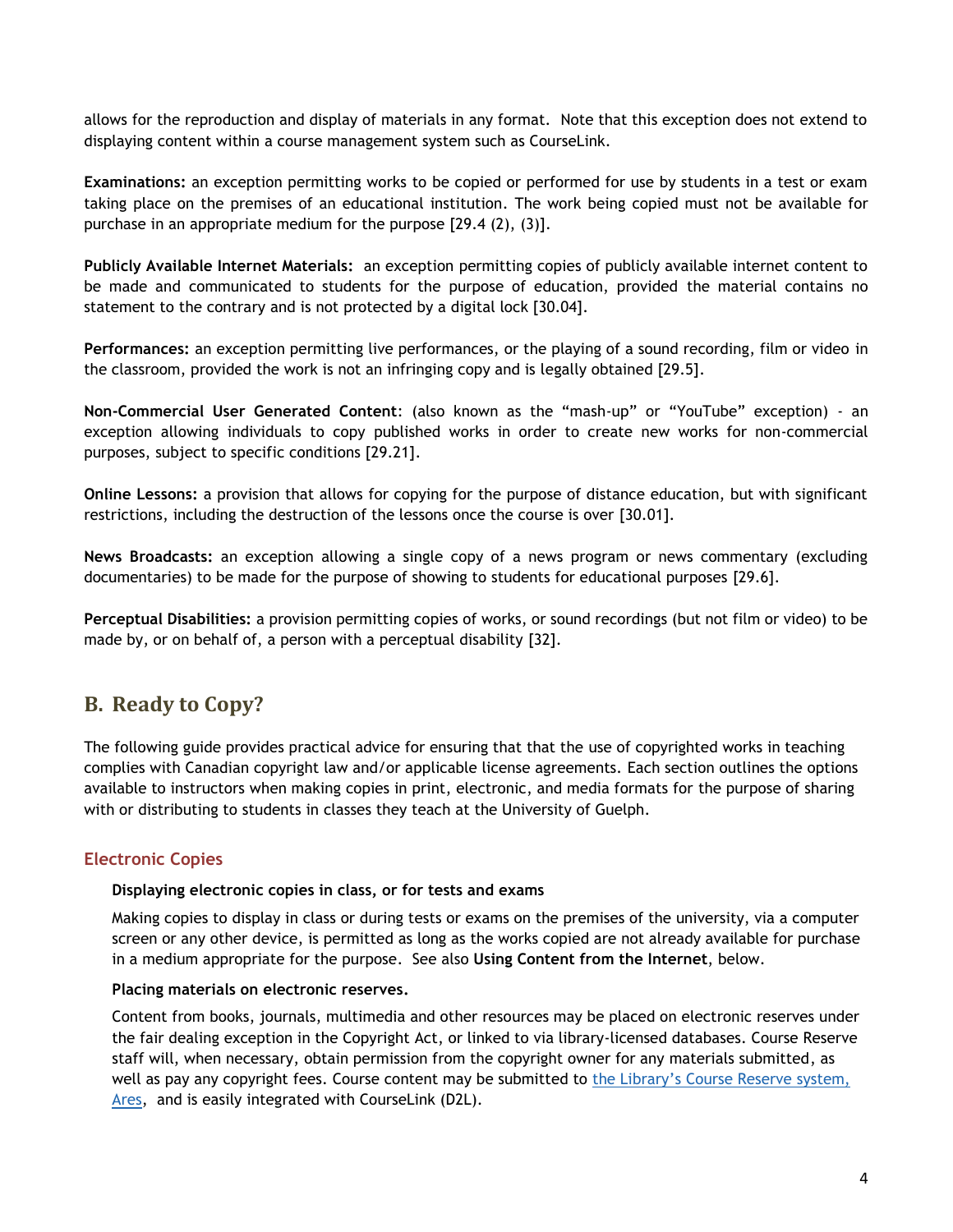## **Posting scanned copies of books and other published works in CourseLink**

Short excerpts (e.g. one chapter, one article, or less than 10%) from copyright-protected works may be posted on CourseLink for students under the fair dealing exception in the Copyright Act. For longer excerpts, permission from the copyright owner is required. Instructors are encouraged to submit all course content to the [Ares Course Reserves system,](https://ares.lib.uoguelph.ca/ares/) so that Course Reserves staff can obtain any copyright permissions that may be required, and also ensure that content meets current accessibility (AODA) requirements. All content submitted to Ares can be accessed via CourseLink (D2L).

## **Posting PDFs of e-journal articles or e-book chapters on CourseLink**

Some of the library's e-journal content may be posted in PDF form to CourseLink (D2L), depending on the terms of the university's license with the publisher; check the journal's license terms via the Library's [E-](http://sfx.scholarsportal.info/guelph/az)[Journals List](http://sfx.scholarsportal.info/guelph/az) or contact Heather Martin, Copyright Officer, ext. 54701, e-mail: [fairdealing@uoguelph.ca](mailto:fairdealing@uoguelph.ca), for information about specific journal titles and license terms. Alternatively, link directly to e-journal or ebook content rather than downloading and posting the PDF, or submit your requests to [the Library](https://ares.lib.uoguelph.ca/ares/)'s Course [Reserve system, Ares.](https://ares.lib.uoguelph.ca/ares/)

## **Figures, illustrations, and images**

Figures, illustrations, photographs and excerpts taken from textbooks, journals, or other published works, can be included in lecture notes displayed to students in a classroom setting. They may also be included in lecture notes posted on CourseLink, provided the amount copied does not exceed 10% of a single work. Figures and illustrations obtained from the Internet may also be displayed in class or posted online for students, subject to certain conditions (see **Using Content from the Internet**, below).

Some of the library's e-journal licenses may also permit the posting of content in systems such as CourseLink. Check the journal's license terms via the Library's [E-Journals List](http://sfx.scholarsportal.info/guelph/az) or contact Heather Martin, Copyright Officer, ext. 54701, e-mail: [fairdealing@uoguelph.ca](mailto:fairdealing@uoguelph.ca), for information about specific journal titles and license terms.

## **E-mailing e-journal articles to students or colleagues**

Many of the library's e-journal licenses permit the e-mailing of pdf copies of articles to students and colleagues at your own institution. Some e-journal licences, however, do not permit the e-mailing of articles to colleagues at **other** institutions. If in doubt, send a link or citation to an e-journal article rather than sending a PDF copy. You may also e-mail [fairdealing@uoguelph.ca](mailto:fairdealing@uoguelph.ca) for information about specific journal titles and license terms. Colleagues at other institutions may obtain the articles they require via Interlibrary Loan.

## **Using content from the Internet**

Content on the web is copyrighted in the same way as print and other formats, even if there is no copyright symbol or notice. However, the Copyright Act permits the use of Internet materials for educational purposes, either under the fair dealing exception, or using a new provision that deals specifically with works available through the Internet. This provision permits the copying and communication of materials found on the Internet for the purpose of education or training, provided the source is cited, the original is not protected by a digital lock, the original is not an infringing copy, and that there is no clearly visible notice on the original prohibiting such use.

Also, linking directly to the web page containing the content you wish to use is almost always permissible, although you need to make sure the content you are linking to is not in itself infringing. If there are clues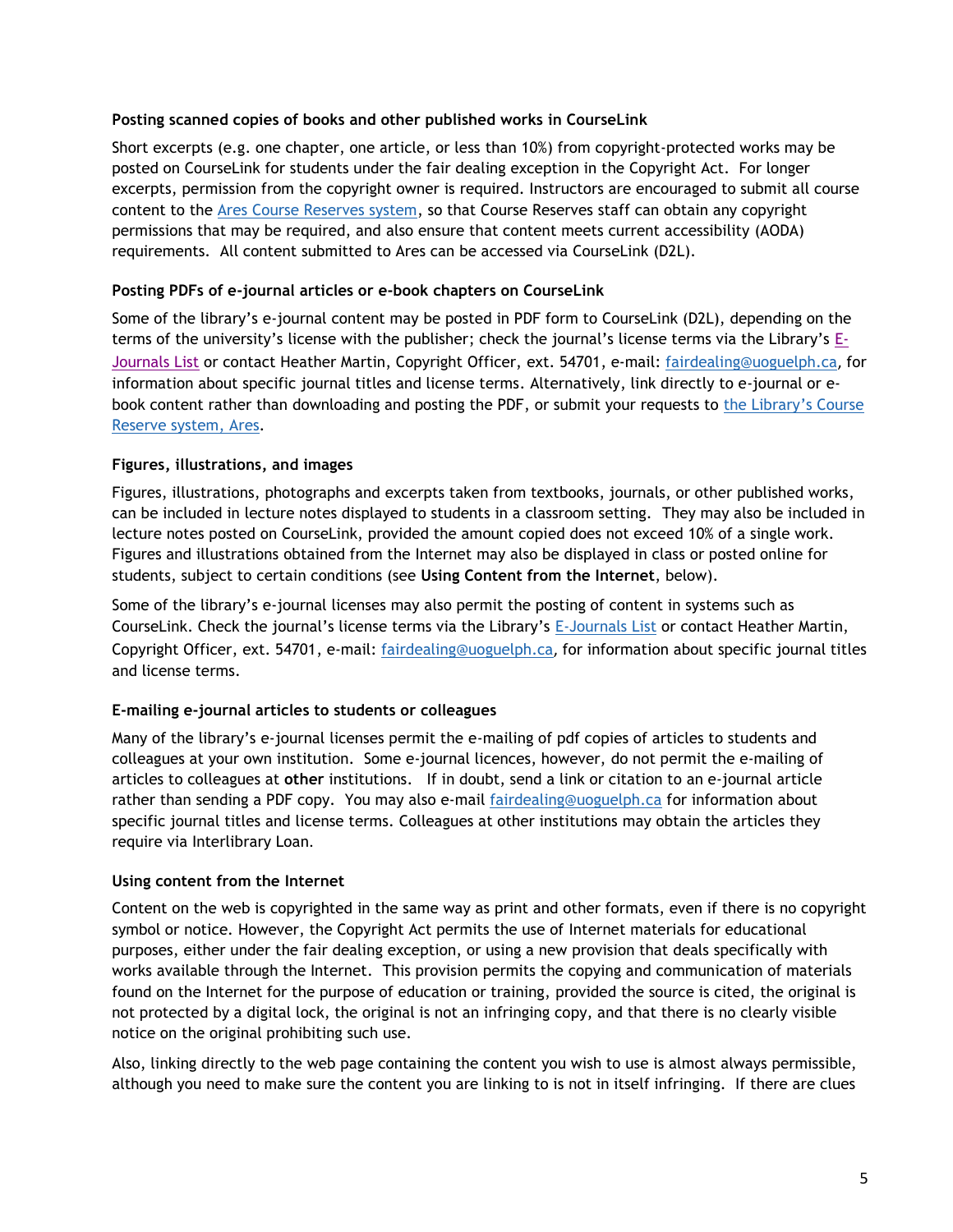that the web site contains content posted without the permission of the copyright owner, you should avoid linking to it.

# **Print Copies**

## **Print course packs/course readers**

Short excerpts (e.g. one chapter, one article, or less) of a copyright-protected work may be included in a course pack under the Fair Dealing Policy, provided certain conditions are met. The inclusion of the excerpt in a course pack must not substitute for the purchase of the original work, copies must be made by University of Guelph staff, no profit can be made, and no third party can be involved in the production and sale of the course pack. There are also record-keeping requirements, and specific notices that must be displayed on course packs containing materials copied under the Fair Dealing Policy.

If the excerpts to be included in a course pack cannot be covered under the Fair Dealing Policy, the permission of the copyright owner(s) will need to be obtained. Consult the [Fair Dealing Application Guide](http://www.lib.uoguelph.ca/sites/default/files/production_and_sale_of_course_packs.pdf)  [on Course Packs,](http://www.lib.uoguelph.ca/sites/default/files/production_and_sale_of_course_packs.pdf) or contact the Bookstore or the Open Learning and Educational Support (DE courses) for more information on the options available. Sufficient lead time will be required.

## **Classroom handouts**

**Photocopies** that consist of short excerpts (e.g. one chapter, one article, or less than 10%) from copyright-protected works, may be provided to students under the fair dealing exception in the Copyright Act. For longer excerpts**,** permission may be required. Contact Heather Martin, Copyright Officer, ext. 54701, or e-mail [fairdealing@uoguelph.ca](mailto:fairdealing@uoguelph.ca) for more information, or to obtain permission.

**Print copies from e-journals and e-books :** If the handouts are copied from one of the library's ejournals, or e-books, the license with the publisher usually permits copies to be distributed to students in print form. Contact Heather Martin, Copyright Officer, ext. 54701; e-mail: [fairdealing@uoguelph.ca](mailto:fairdealing@uoguelph.ca) for more information on specific journal titles and license terms.

**Print copies from the Internet:** see **Copies Made from the Internet**, below.

## **Handouts for exams or tests**

Copies made for use in examinations or tests do not require permission, provided that the original work is not commercially available in an appropriate medium for the purpose. Short excerpts of works may be used in any medium, as they are covered by the fair dealing exception.

## **Figures and illustrations**

Figures, illustrations, photographs and excerpts copied from textbooks, journals, or other published works, can be included in classroom handouts and other print materials provided to students, using the fair dealing exception. When copied from e-journals or other licensed online content, use is governed by the journal's license terms; contact Heather Martin, Copyright Officer, ext. 54701; e-mail: [fairdealing@uoguelph.ca](mailto:fairdealing@uoguelph.ca) for information about specific journal titles and license terms.

Print copies of figures and illustrations obtained from the Internet may also be provided to students, subject to certain conditions (see **Copies Made from the Internet**, below).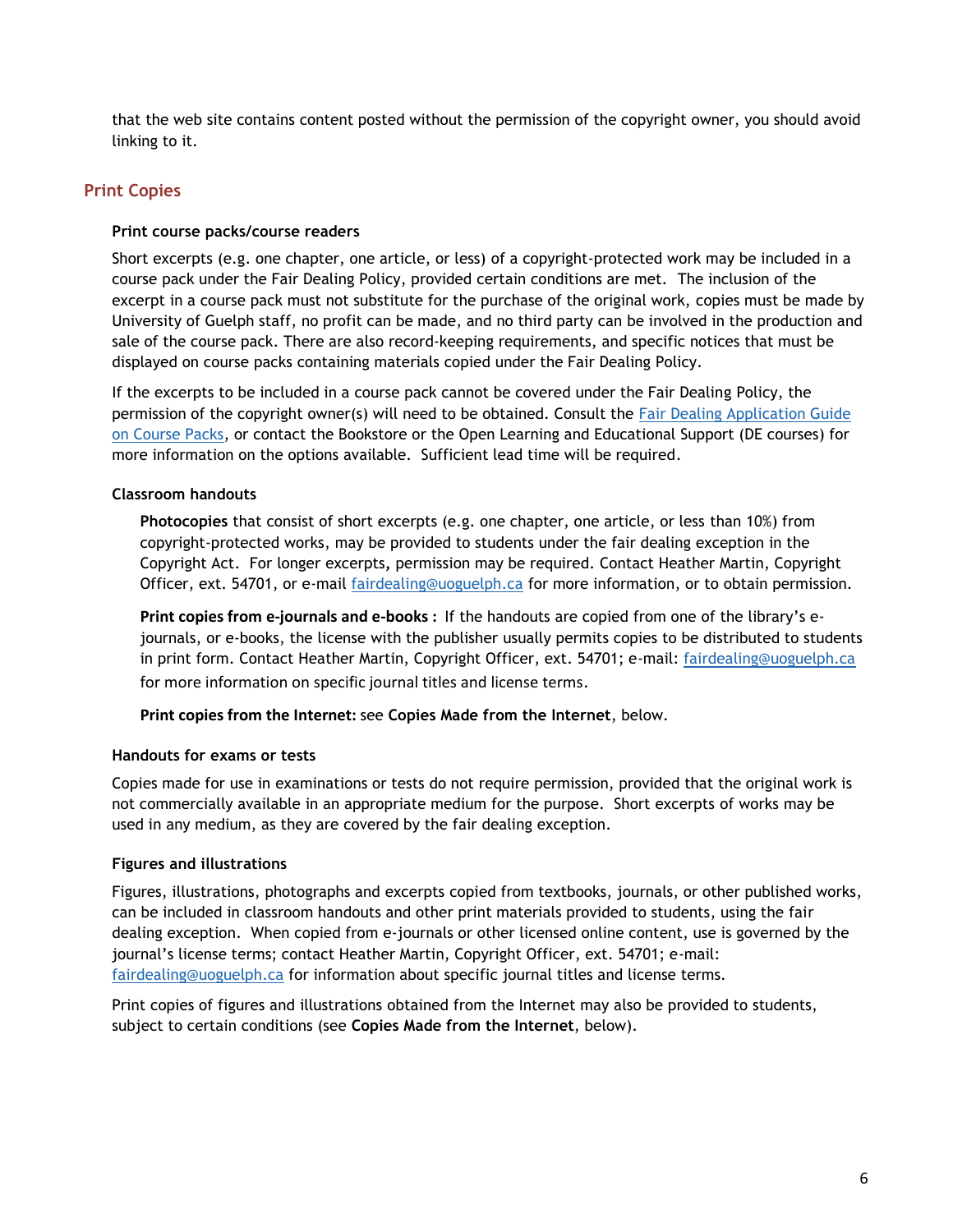#### **Copies Made from the Internet**

The Copyright Act permits the use of Internet materials for educational purposes, either under the fair dealing exception, or using a new provision that deals specifically with works available through the Internet. This provision permits the copying of materials found on the Internet for the purpose of education or training, provided the source is cited, the original is not protected by a digital lock, the original is not an infringing copy, and that no clearly visible notice on the original prohibits such use.

## **Audio, Video, Film and Multimedia copies**

#### **Sound recordings**

The exception for performances (Section 29.5 of the Copyright Act) permits the performance of sound recordings for educational purposes, on the premises of an academic institution. It is also possible using the fair dealing exception to copy short excerpts of sound recordings in order to post them on CourseLink or otherwise provide them to students for educational purposes. However, the Fair Dealing Policy does not apply if it is necessary to circumvent a digital lock in order to copy a short excerpt of a copyrighted sound recording.

## **Film and Video**

With the enactment of the Copyright Modernization Act in 2012, performances of films and videos in class are now permitted without the need for a public performance license. However, the performance must be on the premises of the university, the audience must be primarily students, and the film or video used must not be an infringing copy. It is also possible to copy short excerpts of videos for other educational purposes, using the fair dealing exception, provided it is not necessary to circumvent a digital lock in order to do so.

#### **News Broadcasts**

The making of a single copy of a news program or news commentary (excluding documentaries) is permitted for the purpose of showing it to students for educational purposes, on the premises of the university.

#### **TV and Radio Broadcasts**

Single copies of a radio, television, or other broadcast may be kept for up to thirty days, for the purpose of deciding whether to show it to students for educational purposes, after which the copy must be destroyed if it is not used. If shown to students, records must be kept and royalties must be paid. Contact Heather Martin, Copyright Officer, ext. 54701 or e-mail [fairdealing@uoguelph.ca](mailto:fairdealing@uoguelph.ca) for information.

#### **Media Content on the Internet**

A Copyright Act exception permitting educational use of publicly accessible Internet materials allows for the copying of works, including media works, that are available via the Internet, provided the source is cited, the original is not protected by a digital lock, the original is not an infringing copy, and that no clearly visible notice on the original prohibits such use. This exception enables the use of media content from the Internet in the classroom, as well as in CourseLink. An alternative is to link directly to media content on the Internet, such as a YouTube video, although it is important to ensure that the material you are linking to does not include infringing content. If there are indications that the content has been posted without the permission of the copyright owner, you should avoid linking to it.